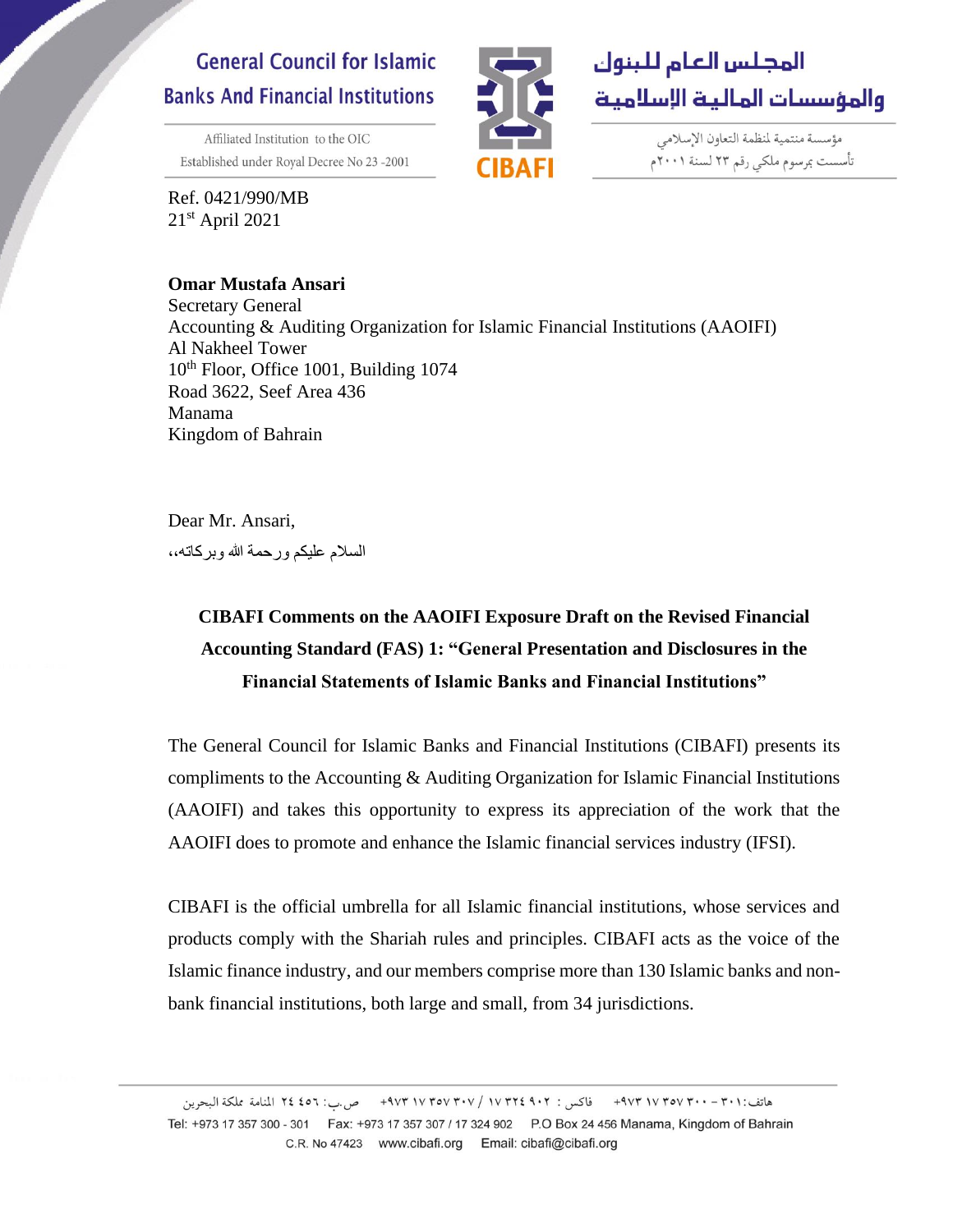We welcome this opportunity to offer our comments and recommendations on the AAOIFI exposure draft (ED) on the revised FAS 1: "General Presentation and Disclosures in the Financial Statements of Islamic Banks and Financial Institutions". The comments contained in this letter represent the views of the CIBAFI Secretariat and feedback received from our members. We are also attaching more detailed comments in the Appendix of this letter for AAOIFI's kind consideration.

**First:** CIBAFI and its members noted that there are some points where the language of the ED is somewhat unclear, including somewhere the meaning can be quite hard to discern. Examples are the final sentence of para 28 and the first sentence of para 53. Some other examples are referred to later. It would be helpful for the final standard to be revised by a professional copyeditor.

Second: the ED, to a greater extent than its predecessor, assumes that there may be cases where its requirements conflict with national law or regulations. Examples are in para 10 and 28. CIBAFI and its members believe that this is unusual because reporting standards are normally adopted on a national basis and are mandatory for those institutions covered by them. The implication is, therefore, that some institutions may be attempting to report both under AAOIFI standards and under those mandated in their jurisdiction. We suggest that further guidance/clarification on the above would be appropriate.

**Third:** the ED changes some of the definitions from those in the earlier version of FAS 1. Some CIBAFI members have raised certain concerns. The first concerns, in para 8 (o), where a definition of quasi-equity is introduced as a concept that will include "unrestricted investment accounts" but will also be somewhat broader. However, the revised definition appears to catch Mudaraba Alternative Tier 1 (AT1) Sukuk under this definition along with the Mudaraba and Wakala based investment accounts at which it is aimed. CIBAFI members believe that this may have major implications for Islamic financial institutions, particularly in countries where AAOIFI's FASs are enforced. This could, perhaps, lead to such an instrument losing its Tier 1 Capital status. This would affect the capital adequacy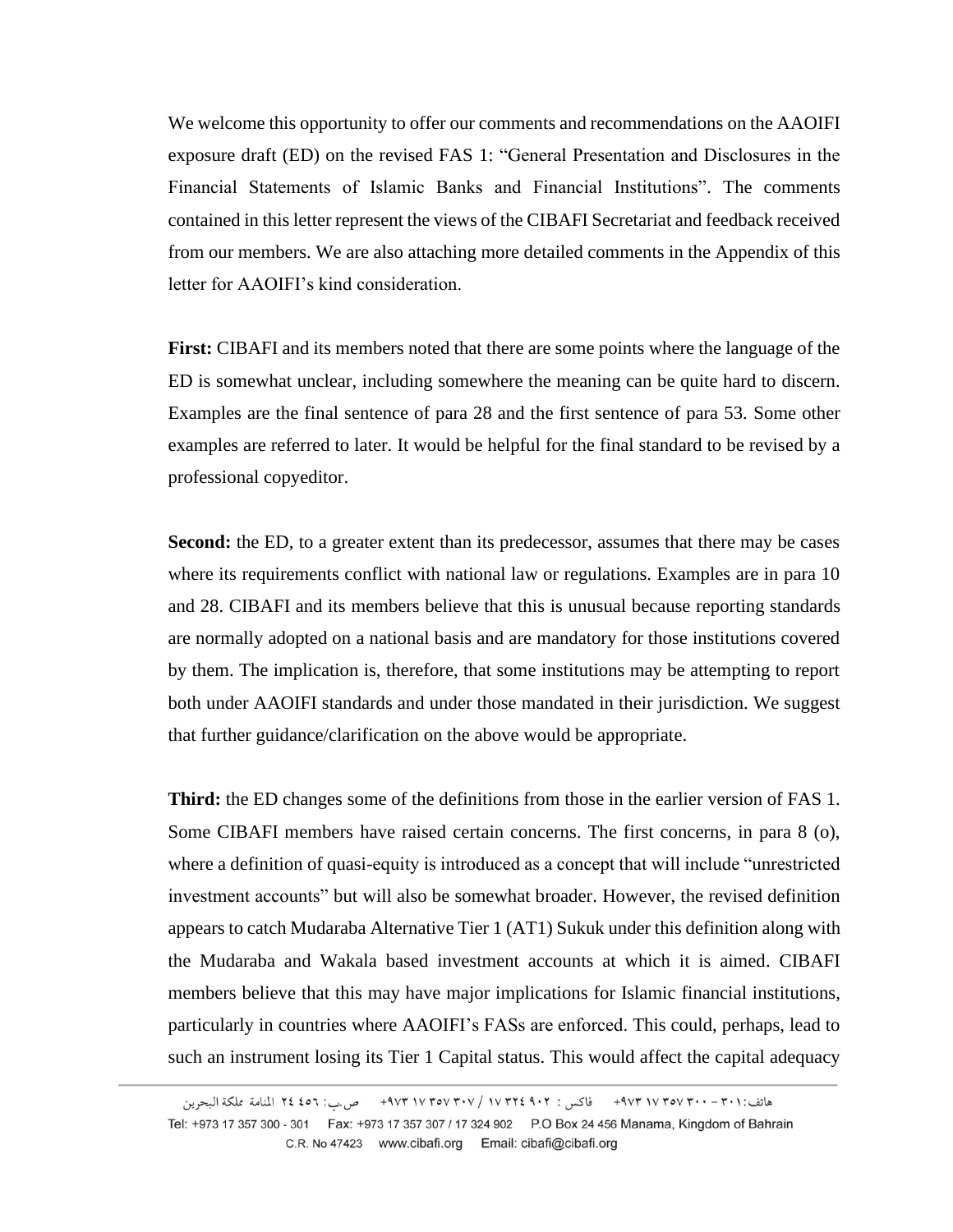ratio of the relevant Islamic financial institution, which would materially influence its growth potential. It may be that limb (iii) of the definition was intended to avoid this interpretation, but if so, it is not effective because the rights of Mudaraba AT1 holders are indeed different from those of ordinary shareholders, for example in voting. It is, therefore, proposed to place Mudaraba AT1 Sukuk instruments (and indeed other AT1 Sukuk) categorically and explicitly under equity.

Similarly, the wider term "off-balance sheet assets under management" is now being used instead of "restricted investment accounts". CIBAFI members believe it is not clear that the disclosures specified, in the latter case actually reflect the broader definition (see in particular para 135). That definition would include, for example, discretionary portfolio accounts managed for individual customers (rather than on a pooled basis), but the reporting does not appear well-matched to these. We suggest that further clarification on this would be appropriate.

Also, about definitions, CIBAFI and its members are of the view that the definition of a Special Purpose Vehicle (SPV), in para 8 (r), does not appear quite right, because in some legal systems a trust does not have its own legal personality. Some systems which do not recognise the concept of trust also use other alternatives to a normal SPV which again do not have a legal personality; the fonds de titrisation structure in Morocco may be an example. The definition needs to be amended to recognise such possibilities.

Fourth: members have some concerns about the change in the language used in relation to Murabaha, Musharaka and Wakala (referred to in paragraph BC9). The term normally used in Islamic banking for transactions using these forms is "financing", and they are different in character from those transactions normally described as "investment", for example, trade in equities or Sukuk, or capital participation in other institutions. This does not gainsay the fact that Islamic financing is different from conventional financing. But in attempting to avoid confusion between these two, the draft may introduce a worse confusion.

هاتف:٣٠١- ٣٠١٠ ٣٧٣ ٣٧٣ تاكس : ٩٠٢ ٧٣٢٧ / ٩٧٣ / ٩٧٣ ٩٧٣ + ص.ب: ٤٥٦ لمنامة مملكة البحرين Tel: +973 17 357 300 - 301 Fax: +973 17 357 307 / 17 324 902 P.O Box 24 456 Manama, Kingdom of Bahrain C.R. No 47423 www.cibafi.org Email: cibafi@cibafi.org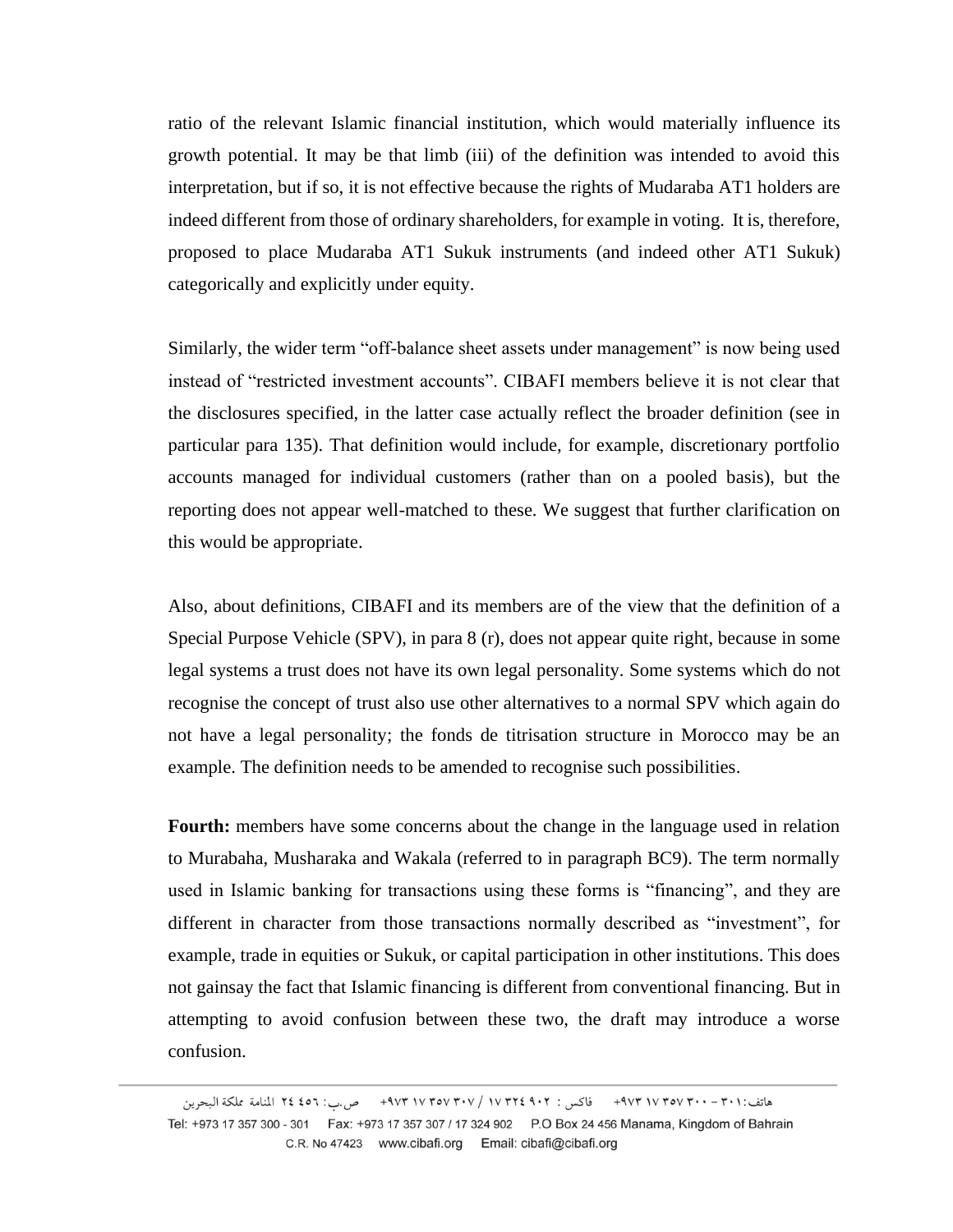**Finally,** members are concerned about some of the disclosures related to Zakat and Shariah non-compliance, which at first sight may require inappropriate, or even impossible, amounts of detail. These may in part be matters of English usage and we deal with them in detail in the Appendix to this letter, where we also offer some other more detailed comments on the text.

We would like to express our appreciation to AAOIFI for its great effort and commitment with respect to developing standards that accommodate the interest of the global Islamic finance industry.

We remain at your disposal should you need any further clarifications on the above or the attached Appendix.

The General Council for Islamic Banks and Financial Institutions takes this opportunity to renew to the Accounting & Auditing Organization for Islamic Financial Institutions (AAOIFI) the assurances of its highest respect and consideration.

Yours sincerely,

گ عبدالم

**Dr. Abdelilah Belatik** Secretary General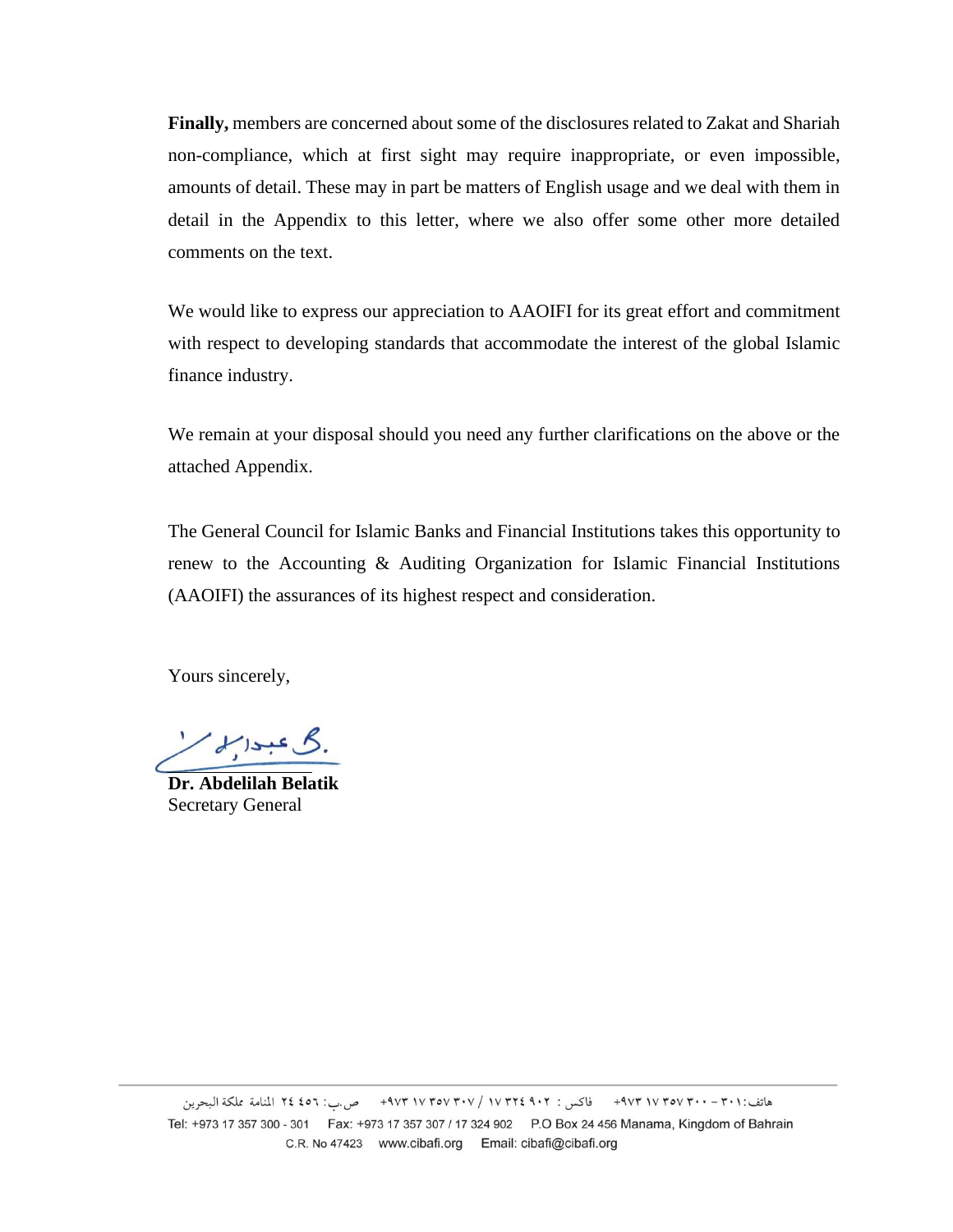#### **Appendix**

**Detailed Comments on AAOIFI's Exposure Draft on FAS 1: "General Presentation and Disclosures in the Financial Statements of Islamic Banks and Financial Institutions"**

**CIBAFI's analysis has identified the following comments with regards to the specificities in the ED of the revised FAS 1.**

#### **True and Fair Presentation**

The ED, in para 29, states that in the extremely rare situation where management of an institution assesses that compliance with any AAOIFI FAS will result in misleading information, the management may decide to depart from the requirement of the FAS. Moreover, the ED (in para 31) mentions that the override is not allowed on any of the Shariah rules and principles and in any event, requires consent from the Shariah board. A somewhat similar point appears in para 50 in relation to adjustments to current period balances. CIBAFI and its members agree that if a departure from Shariah rules and principles were at issue, the Shariah board should be involved. However, the provisions appear to extend the Shariah board's remit beyond that, into some purely accounting areas; this does not appear appropriate.

In addition, para 10 indicates that the accounts should disclose the significant departures and deviations from the AAOIFI FASs (though it gives no indication of how significance is to be assessed). The concept of significance appears to be missing from the discussion in paragraphs 27- 31.

## **Disclosures for sources and application of Zakah and charity**

The ED, in para 56, uses the phrase "application of Zakah" which appears to be referring to how Zakah would be disbursed by the Islamic financial institutions. This would typically be to a charity or in some cases a state-operated fund, and the bank might not have transparency as to the final application to individuals. CIBAFI members are of the view to replace this phrase with "disbursement of Zakah funds" for clarity. This may also be amended in the heading and other occurrences in para 25 and BC 17.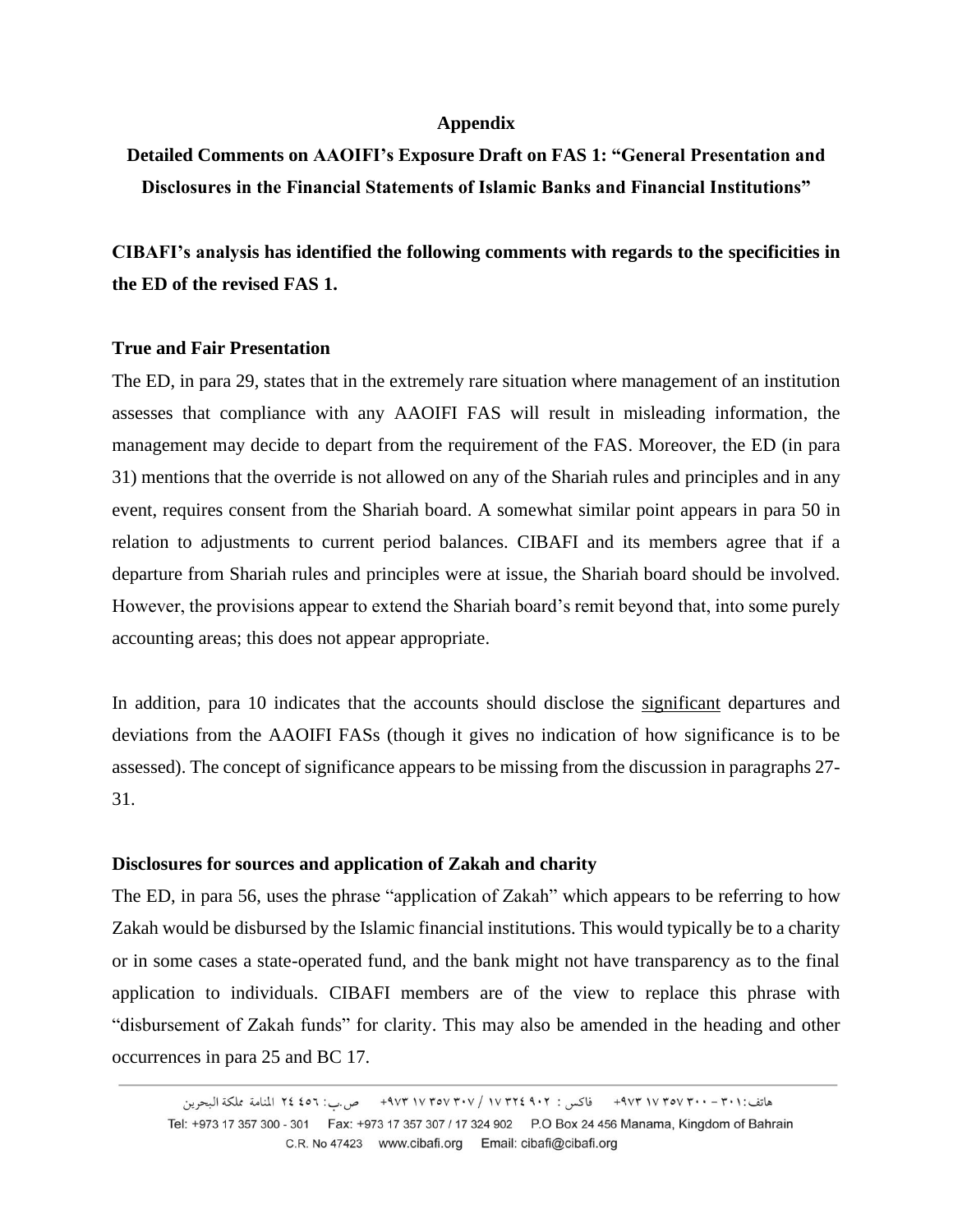Similarly, in para 59, the phrase seems to be referring to how charity funds are to be disbursed by Islamic financial institutions. CIBAFI members are of the view to replace the phrase "application of charity" with "disbursement of charity funds" for clarity.

### **Shariah non-compliant transactions**

In para 79, ED requires institutions to "disclose the amount and nature of earnings from sources or means that are not Shariah-compliant, along with the reasons for entering into such transactions." CIBAFI members consider that the last part of this would be difficult to implement and could have major ramifications in terms of the disclosure of internal management issues. Such information may of course be disclosed on a confidential basis to auditors and regulators, including any national Shariah authority, but disclosure of the forfeited profit amount is normally considered adequate in the public financial statements.

Further, para 80 is entirely unclear. We and our members arrived at different interpretations as to whether it was concerned with financings provided for non-Shariah-compliant purposes, or disbursements (to charity) of forfeited funds. It should be redrafted to make its purpose clear.

CIBAFI members noticed that, in para 81, the institutions are advised to disclose how they intend to dispose of the assets generated by the Shariah non-compliant earnings or acquired through Shariah non-compliant expenditures. CIBAFI members believe that this requirement, however, can have major ramifications. For example, if a major investment has become non-compliant as a result of some action by the investee, notification of how the bank intends to dispose of it, before that action is completed, could rank as market-sensitive information. Again, this goes beyond normal public disclosures, though again it may be disclosed privately to regulators etc.

Some of the CIBAFI members noticed that the ED, in para 82, gives the impression that the amount of funds to be donated to charity may be only part of the funds that should be forfeited. This cannot be right, and there must therefore be a drafting issue here.